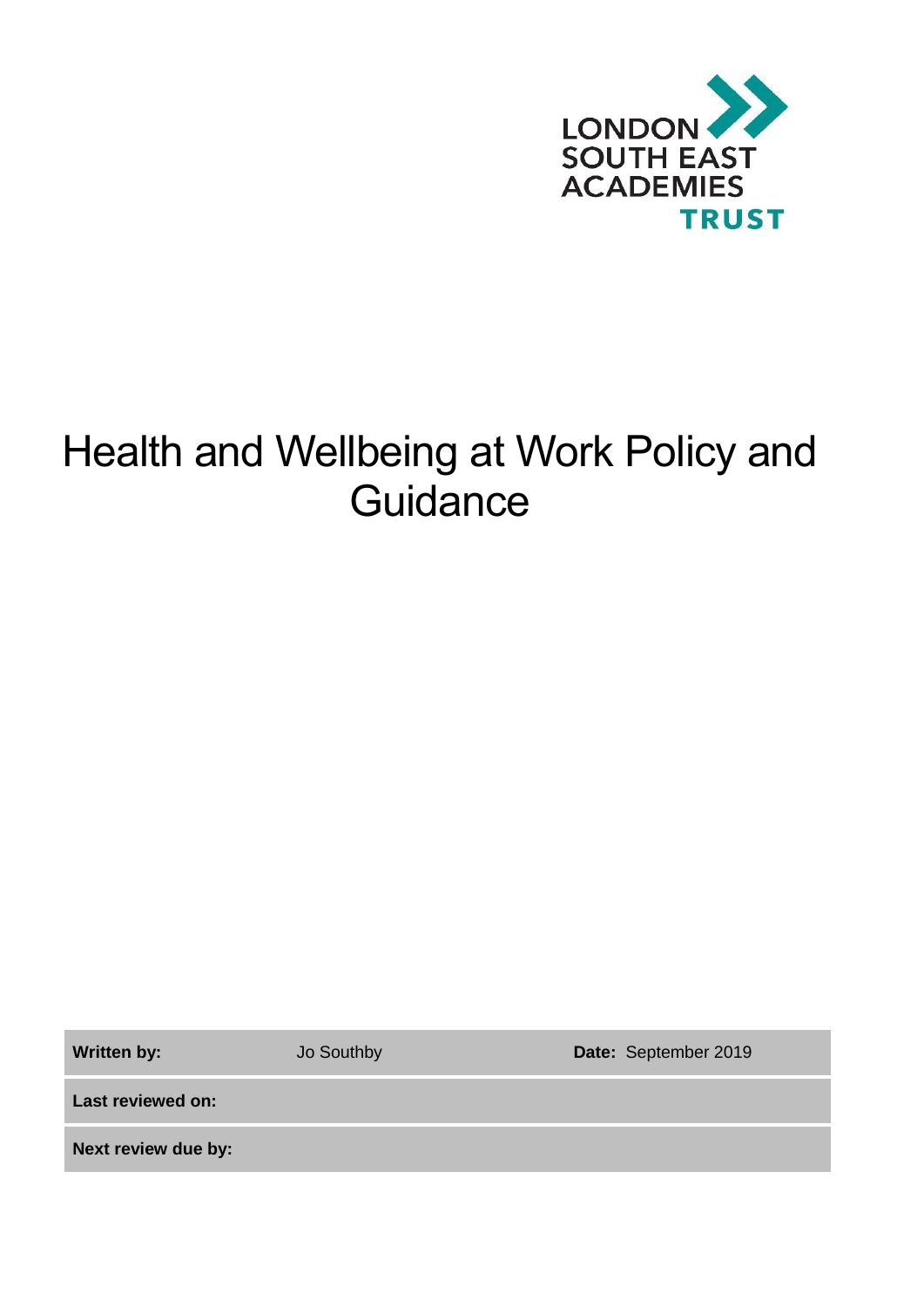# **CONTENTS**

| $\mathbf{1}$   |  |  |  |
|----------------|--|--|--|
| 2              |  |  |  |
| 3              |  |  |  |
| 4              |  |  |  |
|                |  |  |  |
|                |  |  |  |
|                |  |  |  |
| 5              |  |  |  |
| 6              |  |  |  |
|                |  |  |  |
|                |  |  |  |
| $\overline{7}$ |  |  |  |
| 8              |  |  |  |
|                |  |  |  |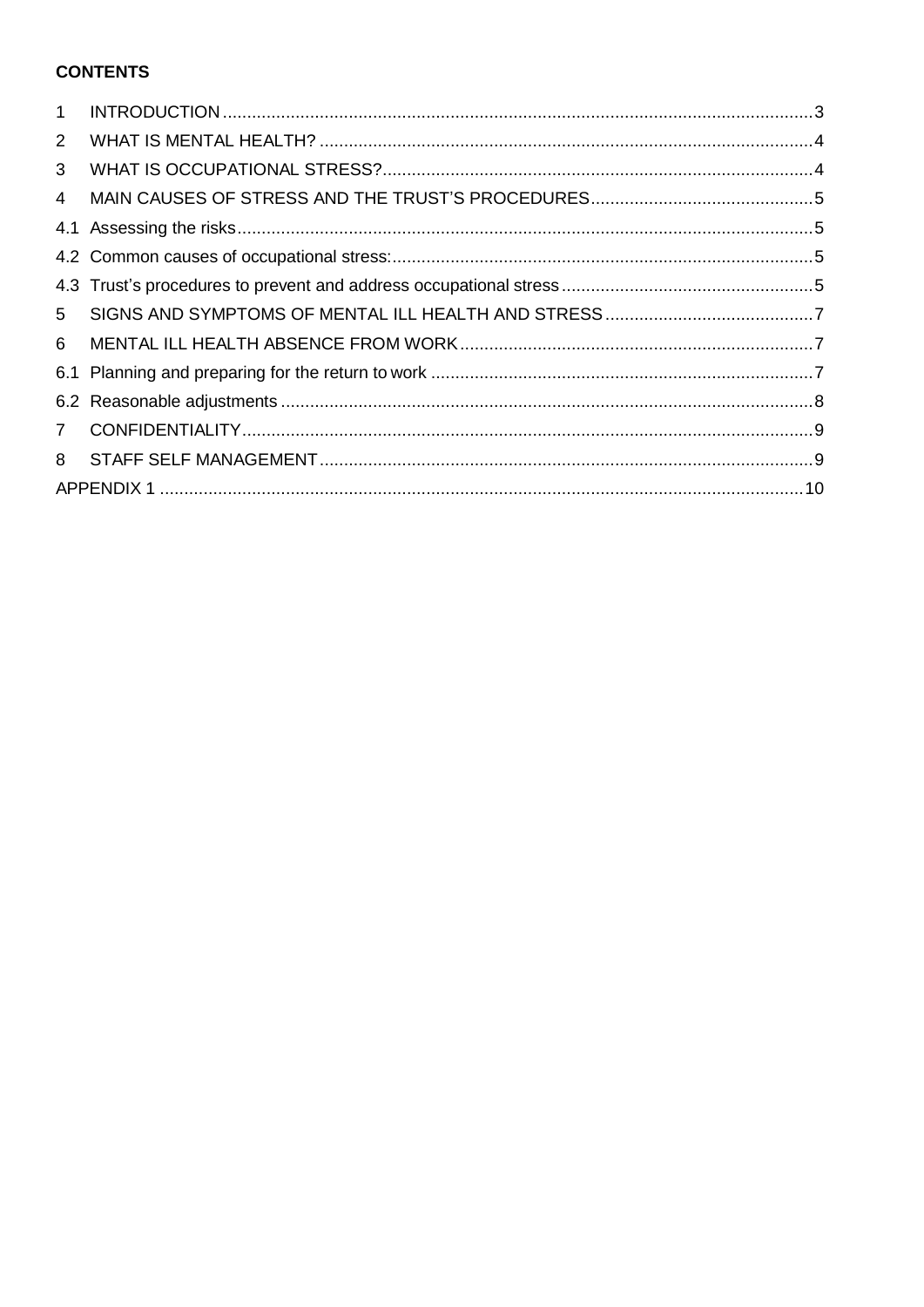#### **HEALTH AND WELLBEING AT WORK POLICY AND GUIDANCE (INCORPORATING MANAGEMENT OF STRESS AND MENTAL HEALTH ILLNESSES)**

### <span id="page-2-0"></span>**1 INTRODUCTION**

- 1.1 This Policy sets out the Trust's commitment to managing and maintaining staff health and wellbeing at work, in particular in relation to mental health and occupational stress. The core aim of this Policy is to promote mental well-being, reduce the stigma associated with mental ill health and provide assistance to staff suffering from the symptoms of stress or more serious mental health conditions.
- 1.2 This Policy forms an integral part of the Trust's Health and Wellbeing Framework. The Framework outlines the Trust's strategy for improving staff wellbeing through introducing various systems and initiatives.
- 1.3 The Trust recognises its duty of care and legal obligations to reduce and manage risks to the health and safety of staff, which extend to mental health as well as physical health at work.
- 1.4 The Trust will put in place measures to prevent and manage risks to staff wellbeing and improve the ways in which the Trust can support staff mental health. These measures will include carrying out workload reviews, offering appropriate support for individuals experiencing mental ill health at work, running initiatives to raise awareness of mental health at work and ensuring managers feel confident and are sufficiently trained in their ability to deal with any staff suffering from stress or other mental health related condition/illness.
- 1.5 By implementing the appropriate interventions and support, the Trust aims to provide a positive working culture which should aid the staffs psychological wellbeing and their effectiveness at work.
- 1.6 The Trust is also committed to raising awareness of stress issues, reducing stress in the workplace, identifying sources of stress in the workplace and taking appropriate action for its effective management. It is acknowledged that effective management of occupational stress requires partnership working between management and staff and a clear understanding of the nature of the employment environment and school cohort.
- 1.7 This Policy has been prepared taking account of prevailing legislation and legislation requirements and follows best practice by enabling the Trust to demonstrate a fair, equitable and transparent environment particularly when supporting health and wellbeing at work. Accordingly, this Policy has been subject to an Equality Impact Assessment and is suitable for publication under t h e Freedom of Information Act 2000.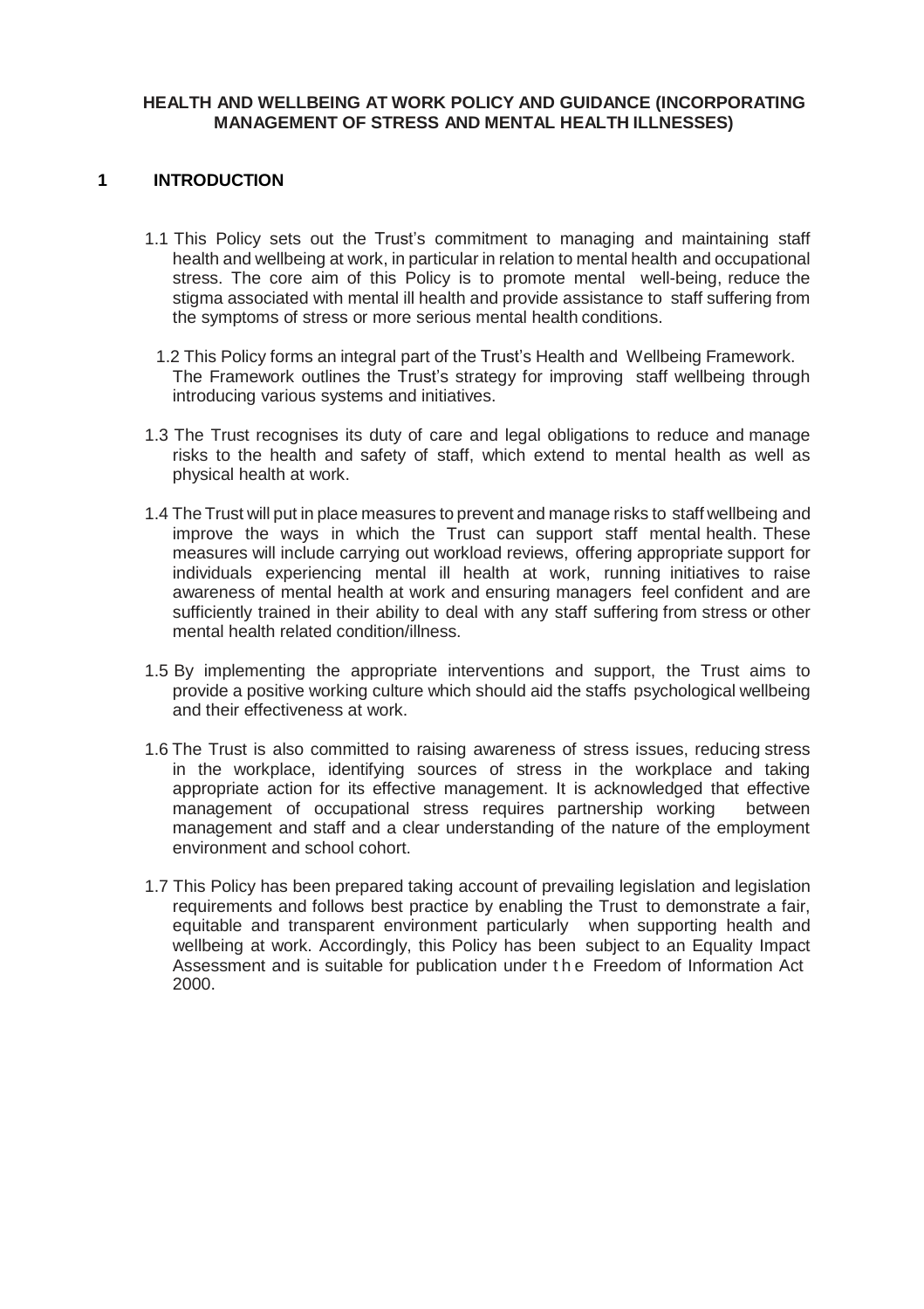## <span id="page-3-0"></span>**2 WHAT IS MENTAL HEALTH?**

- 2.1 According to the definition provided by ACAS, mental health is the mental and emotional state in which we feel able to cope with the normal stresses of everyday life. If we are feeling good about ourselves we often work productively, interact well with colleagues and make a valuable contribution to our team or workplace.
- 2.2 Positive mental health is rarely an absolute state. Most of us may feel in good mental health generally but may also suffer with stress or anxiety (either work- related or due to personal circumstances) from time to time.
- 2.3 Mental ill health can range from feeling 'a bit down' to common disorders such as anxiety or low level depression and to more serious mental illnesses supported and/or controlled through medication or support provided through an identified case worker. Mental health conditions may emerge suddenly, as a result of a specific event, or gradually, over a period of time. Some illnesses are persistent and may be classed as a disability, while others come and go, giving an individual 'good days' and 'bad days'.

## <span id="page-3-1"></span>**3 WHAT IS OCCUPATIONAL STRESS?**

- 3.1 There is no single agreed definition of the term stress. The most accurate definitions of stress are:
- *'The adverse reaction people have to excessive pressures or other types of demand placed on them at work*.' (**Health and SafetyExecutive**)
- *'Stress is the feeling of being under too much mental or emotional pressure'.*(**NHS**)
- *'The result of a conflict between the role and the needs of an individual staff and organisational, personal or ergonomic factors in their workplace. There can also be an unacceptable tension between the demands of work and the individual's life outside work. Stress is also often typified by a lack of control over conditions at work.'* **(UK National Work-Stress Network)**
- *'work related stress can be caused where there is a mismatch between job requirements and the individual's abilities, resources and needs.'* **(ACAS)**
- 3.2 It is important to remember that occupational stress on its own is not recognised as an illness or medical condition. Most jobs create some stress and it is generally accepted that a moderate level of stress is beneficial and helps people to cope with challenging situations at work. However, if stress becomes too excessive, intense or prolonged, this may lead to a physical or mental illness e.g. heart disease, back pain, anxiety or depression, gastrointestinal illnesses.
- 3.3 Stress is therefore the body's reaction (mental or physical) to the demands placed on an individual (either actual or perceived) and relates to an individual's own coping ability.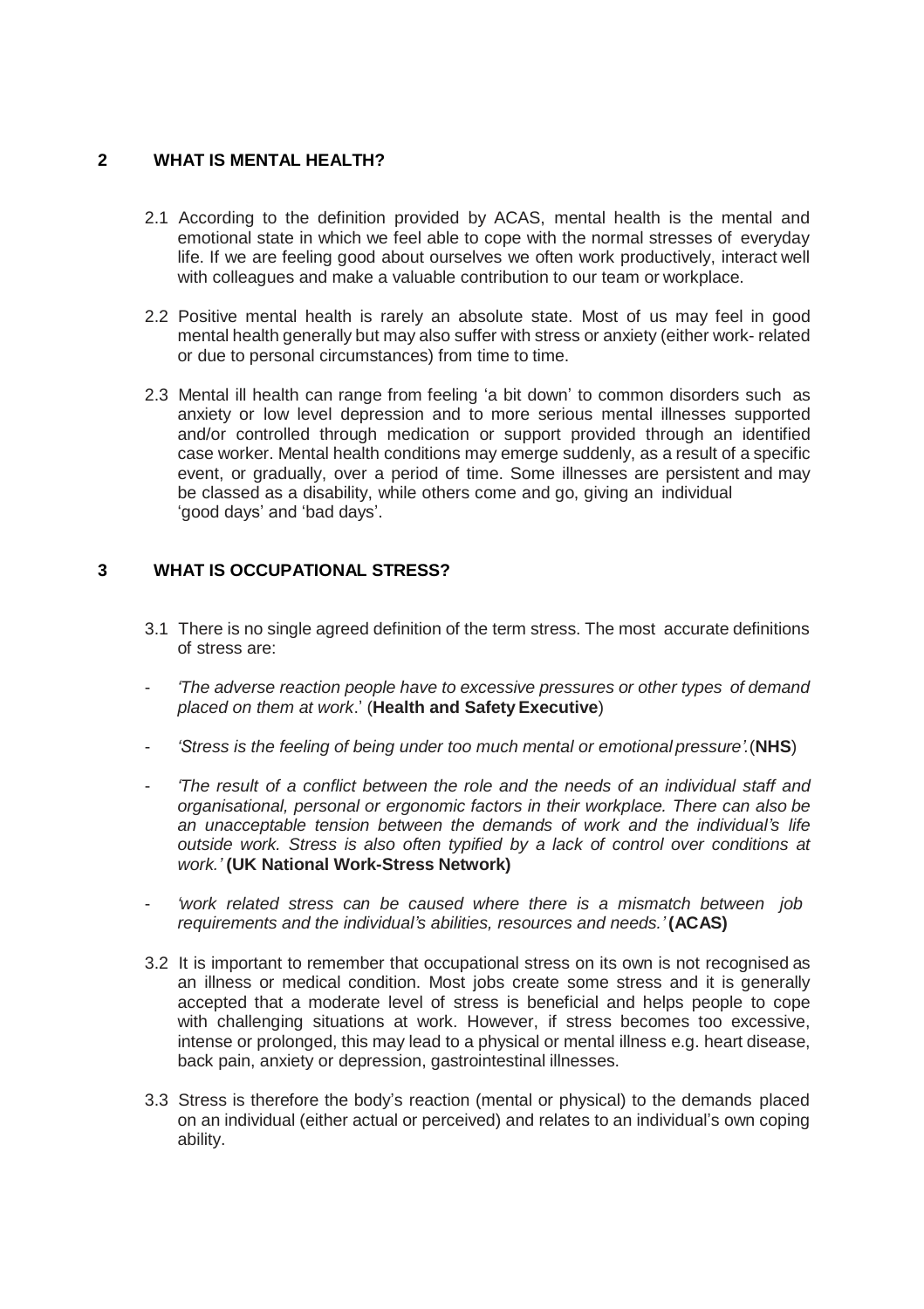# <span id="page-4-0"></span>**4 MAIN CAUSES OF STRESS AND THE TRUST'S PROCEDURES**

## <span id="page-4-1"></span>**4.1 ASSESSING THE RISKS**

- 4.1.1 All staff who report stress (either occupational or personal) and where stress has been identified as a possible factor which contributed to the individual's ill health, will be offered a Wellbeing / Stress Risk Assessment carried out by the H&S Manager alongside the Head of School to ensure that all risk assessments are contextualized appropriately.
- 4.1.2 The purpose of an individual Workplace Wellbeing Risk Assessment is to identify appropriate measures which may support individuals to reduce work related stress.
- 4.1.3 The Trust may also periodically undertake staff surveys or use other confidential methods of assessing the reasons and effects of stress on staff.

## <span id="page-4-2"></span>**4.2 COMMON CAUSES OF OCCUPATIONAL STRESS:**

- 4.2.1 **Demands** i.e. workload, work patterns, work environment, pace of work, physical environment.
- 4.2.2 **Control** i.e. decision making and autonomy, overtime and excessive work pressures.
- 4.2.3 **Support** i.e. encouragement, resources provided by the Trust and colleagues, team support, perceived lack of job security.
- 4.2.4 **Relationships** i.e. positive working culture, interpersonal conflict.
- 4.2.5 **Role** i.e. well defined role within the organisation regarding the purpose/own and departmental goals.
- 4.2.6 **Change** i.e. management of the organisational change and communications with staff, pace of change, coping with change.

## <span id="page-4-3"></span>**4.3 TRUST'S PROCEDURES TO PREVENT AND ADDRESS OCCUPATIONAL STRESS**

- 4.3.1 The Trust's approach to addressing issues around occupational stress includes a number of pro-active measures which are designed to protect staff health and wellbeing.
- 4.3.2 The Trust is committed to addressing individual staff stressors as identified through the Wellbeing Risk Assessment process. These stressors normally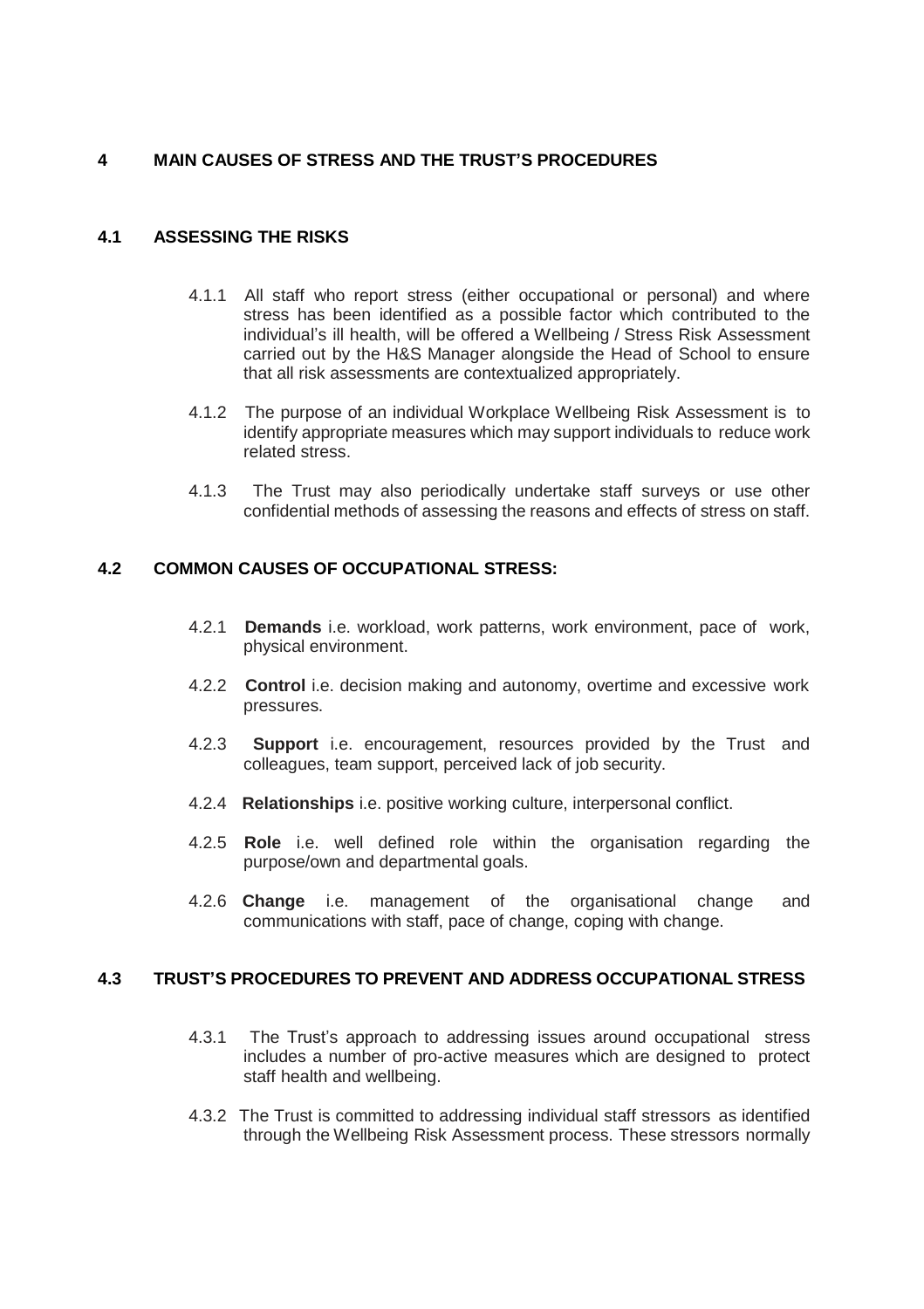relate to the reasons outlined in Section 4.2 above. The examples of the actions undertaken by the Trust is this area include:

### The Organisation

- Ensure staff have the best working conditions that they can, including salary and other benefits;
- Promote positive staff behaviours at work to avoid conflict;
- Provide staff with sufficient resources to do their jobs;
- Provide systems which enable staff to report unacceptable behaviour in the workplace;
- Provide information to enable staff to understand their roles and responsibilities i.e. via the annual appraisal system;
- Engage staff when undergoing organisational change i.e. by providing timely information and staff consultation opportunities on the proposed changes;
- Keep staff skills up to date and empower staff to respond to change effectively;
- Work in partnership with the Trust's recognised trade unions to discuss new policies and procedures and planned changes;
- Put measures in place to prevent occupational stress, so far as is reasonably practicable, e.g. carry out an organisation wide Stress Risk Assessment
- Provide staff and their representatives with comprehensive and relevant information about occupational stress;

#### Heads of School / Service:

- Review workloads to ensure that the demand placed upon an individual is not excessive or unreasonable. In some cases the workload may be temporarily reduced to support an individual's recovery;
- Encourage staff teams to support each other to take regular breaks from work;
- Where possible, encourage staff to develop new skills to help them take on new challenges e.g. time management, planning skills;
- Identify, where possible, and respond to issues of work related stress;
- Where necessary, ensure that formal Wellbeing Risk Assessments are carried out in accordance with the Trust's Health and Safety procedures;
- Follow recruitment procedures which ensure an appropriate fit between an individual's abilities and the requirements of the post;
- Consider stress issues which may arise during promotion, job changes, organisational change or changes in work location, work allocation and/or skill requirements and provide an opportunity for staff to discuss matters impacting upon them personally which may lead to stress;
- Listen to solutions identified by staff and where possible, implement these on either a short or long term basis;
- Take immediate action when you suspect that an individual is suffering from the effects of stress;
- Ensure effective communication within the department/team;
- Involve staff in setting department/team targets and objectives and ensure that personal objectives are agreed between the line manager and member of staff, rather than being imposed;
- Provide opportunities for regular, one to one meetings and provide constructive feedback.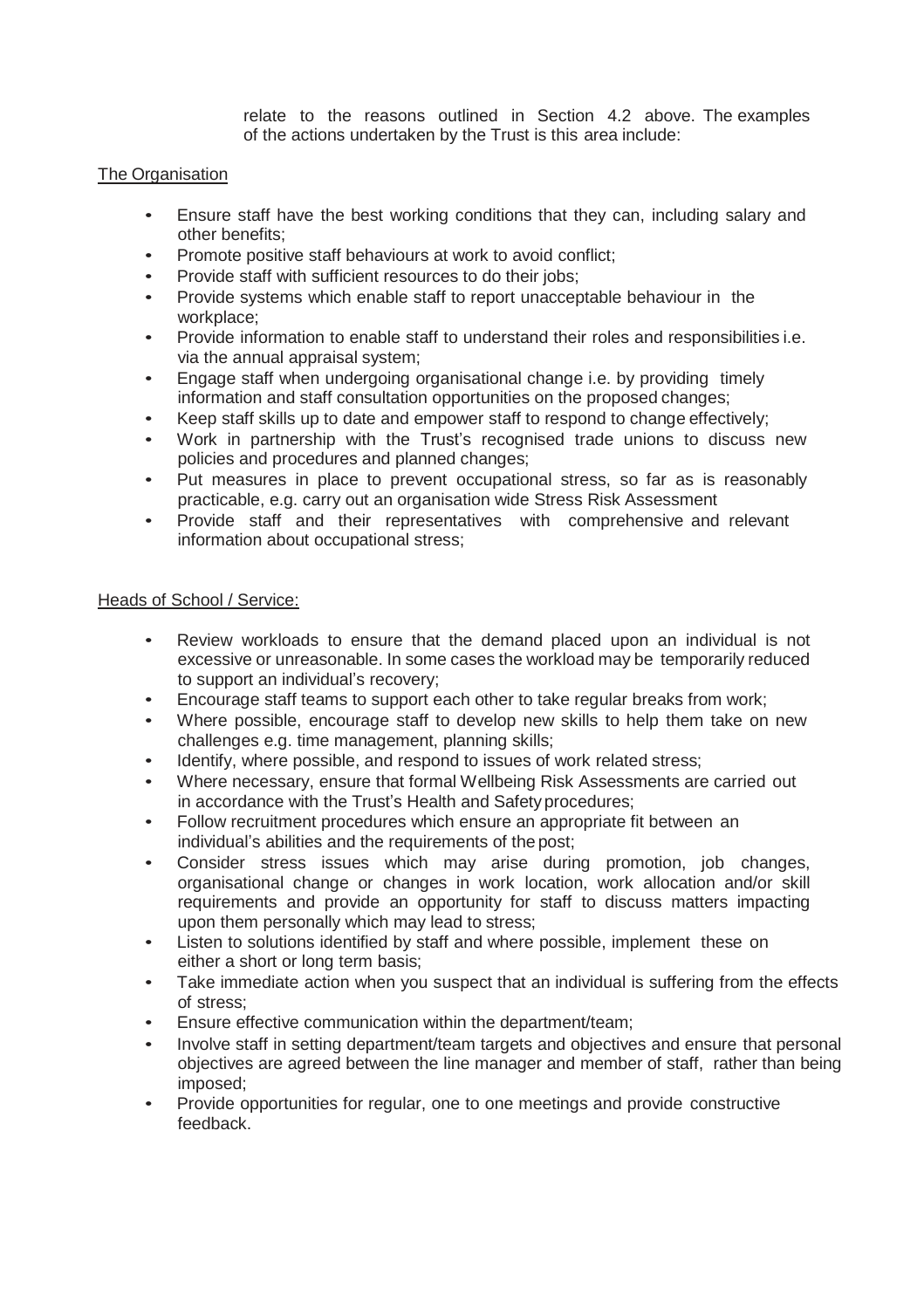#### Human Resources

- Facilitate regular staff surveys to gauge mental well-being and staff satisfaction;
- Promptly respond to staff grievances or concerns;
- Offer suitable support e.g. mediation, counselling, Occupational Health referrals;
- Promptly seek to resolve any interpersonal conflict;
- Develop and maintain policies and procedures to prevent or resolve unacceptable behaviour i.e. Dignity at Work Policy; Disciplinary Policy and Procedure; Capability Policy and Procedure;
- Keep under review sickness absence and staff turnover to identify any particular areas of concern;
- Seek to support staff concerns about their work environment e.g. lack of natural light;
- Inform the staff what support is available and how they can access it;
- Inform the staff of the likely impact of proposed changes upon their jobs, the proposed timetables for change and the availability of the relevant support;
- Ensure all new staff receive appropriate induction and training in their new role.
- Ensure newly promoted employees receive support and/or training as appropriate.

# <span id="page-6-0"></span>**5 SIGNS AND SYMPTOMS OF MENTAL ILL HEALTH AND STRESS**

5.1. Line managers and individual members of staff should be mindful of the common symptoms of mental ill health, which might include:

- $\triangleright$  A gradual deterioration in job performance, attitude to work or conduct;
- $\triangleright$  Unexplained change in behaviour i.e. lack of patience, outbreaks of anger, over reacting;
- $\triangleright$  Lack of energy uncommunicative or moody behaviour;
- ➢ Increased absenteeism or lateness;
- $\triangleright$  Difficulty in concentration or memory;
- $\blacktriangleright$  Lack of attention to detail:
- $\triangleright$  Unexplained physical aches and pains;
- $\blacktriangleright$  Lack of attention to appearance and/or hygiene.
- 5.2 Mental health conditions can last for many years, therefore line managers should be aware of the issues listed below, however they should be clear that their role is not to 'cure' staff but to help and/or support them to manage their own conditions.
	- $\triangleright$  Any changes e.g. in patterns of behaviour;
	- $\triangleright$  General mental resilience to pressure at work;
	- $\triangleright$  The effect of the individual's mental condition on the team.

## <span id="page-6-1"></span>**6 MENTAL ILL HEALTH ABSENCE FROM WORK**

# <span id="page-6-2"></span>**6.1 PLANNING AND PREPARING FOR THE RETURN TO WORK**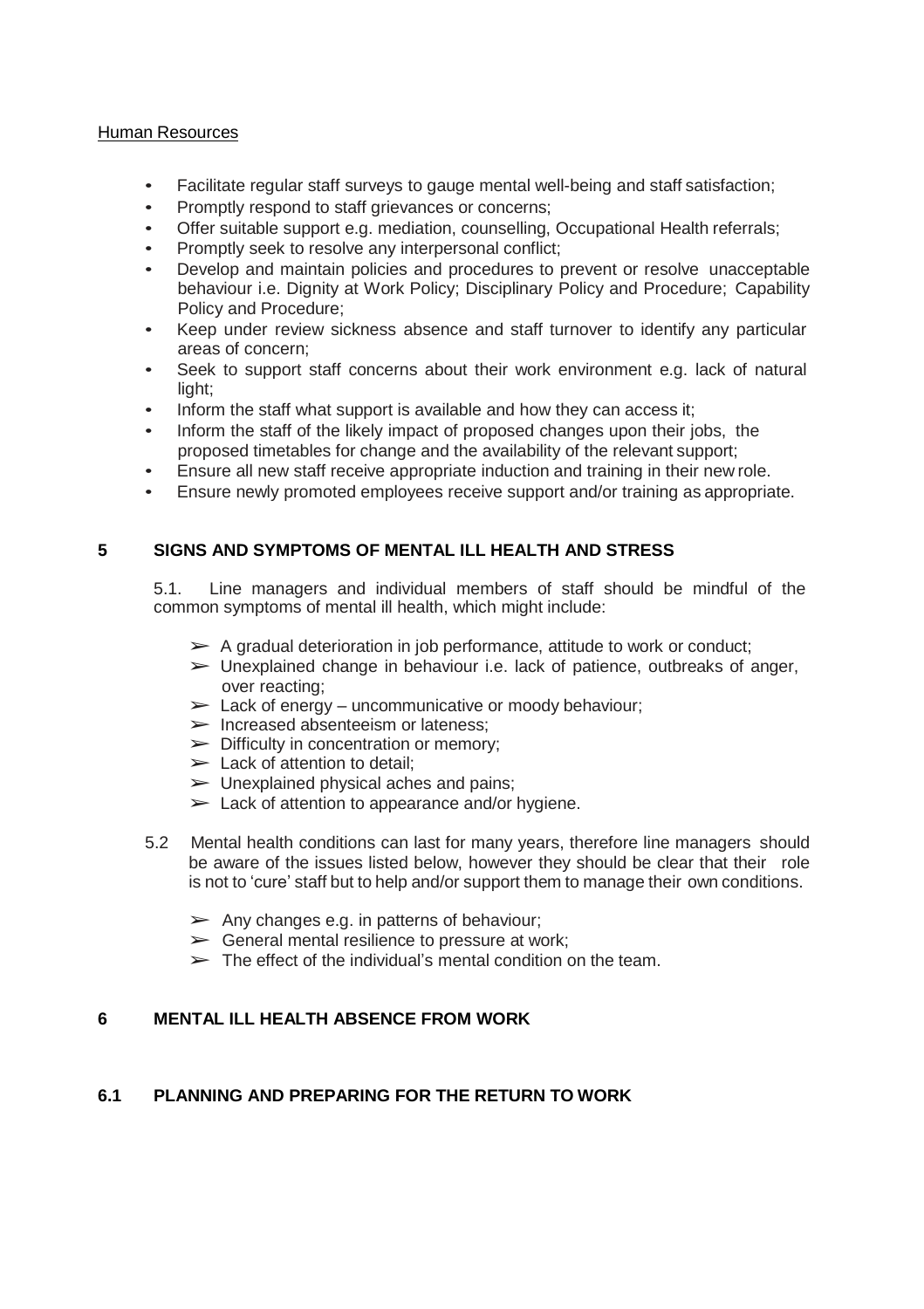- 6.1.1 A return to work after a period of absence, which was attributed to stress or other mental health problems will require careful thought and planning by all parties. The Trust will adapt a case-management approach where the staff may be supported at every stage of the process by a third party e.g. work colleague or union representative. A 'Return to Work' plan should be put in place which outlines the support
- 6.1.2 Liaison between the staff, the Trust and the Occupational Health service should ideally continue during the period of absence from work to enable the Trust to put in place appropriate support for the staff member to enable a swift and sustained return to work. Referral to the Occupational Health service should be initiated as early as possible to ensure that the right strategies are put in place at an early stage of absence.
- 6.1.3 Support from the Trust will depend on each individual case and will be agreed during the consultative process with the staff, taking advice, where applicable, from the Occupational Health service into consideration.
- 6.1.4 It is important to identify any work related factors which may have contributed to the member of staff's ill health. It may be appropriate to suggest carrying out a Wellbeing Risk Assessment with the member of the staff at this stage, if one has not been prepared before.

# <span id="page-7-0"></span>**6.2 REASONABLE ADJUSTMENTS**

- 6.2.1 Reasonable adjustments may be agreed to apply all the time or when they are needed, depending on the type of mental health condition for example if the mental condition is episodic.
- 6.2.2 Reasonable adjustments may include modifications as per Appendix 2.
- 6.2.4 Reasonable adjustments, including changes to the way the member of staff works or ways of mitigating the factors which may have caused or potentially contributed to their mental ill health, will be discussed with the member of staff by the line manager and, if required, the designated HR Business Partner.
- 6.2.5 The Trust will seek professional advice in this regard from the Occupational Health service or the staff's own General Practitioner (with the express consent from the individual). The member of staff will be consulted about any reasonable adjustments and the situation will be monitored by their line manager and the designated HR Business Partner.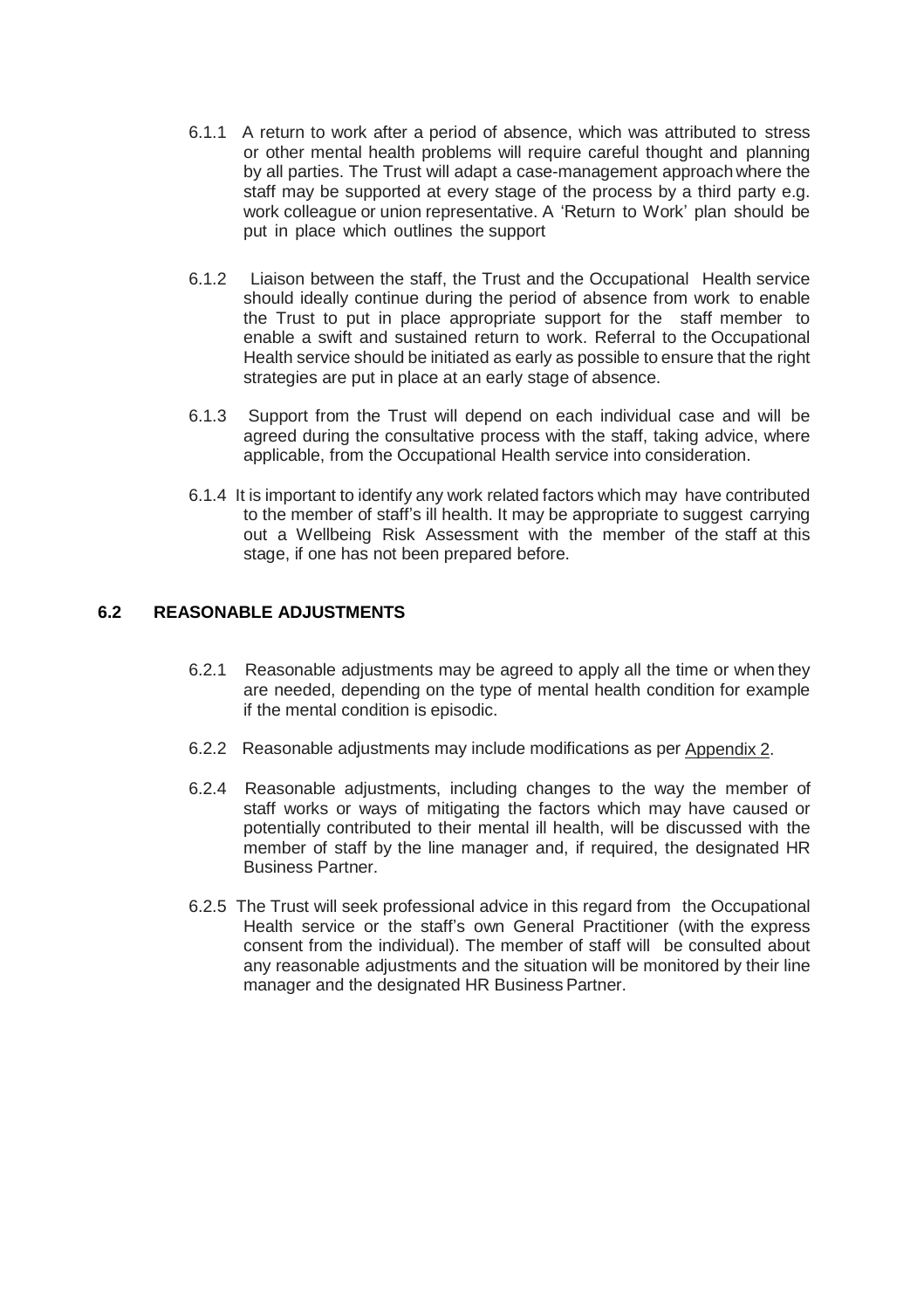# <span id="page-8-0"></span>**7 CONFIDENTIALITY**

7.1 All records referring to the health or medical condition(s) of staff are processed by the Trust in accordance to the Trust's Data Protection Act Policy and Procedure. This means that any health related information disclosed by a member of staff during discussions with managers, the HR Department or the Occupational Health Service, is considered to be 'sensitive' data and therefore will be treated in the strictest of confidence.

## <span id="page-8-1"></span>**8 STAFF SELF MANAGEMENT**

9.1 Staff should take responsibility for managing their own health and wellbeing, by adopting good health behaviours (i.e. in relation to diet, alcohol consumption or smoking) and inform the Trust if they believe their work or the working environment poses a risk to their health or if they require support.

#### 9.2 **It is the individual's responsibility to:**

- $\triangleright$  Co-operate with the Trust in minimising, as far as is reasonably practicable, the effects of occupational stress;
- ➢ Inform the Trust (e.g. line manager, HR Business Partner or union representative) that they are suffering from stress;
- $\triangleright$  Identify what aspects of their role in particular may be contributing towards their stress;
- $\triangleright$  Access the free counselling service provided by the Trust if deemed beneficial (24/7 confidential telephone line);
- $\geq$  Co-operate with their work colleagues to achieve good working relations;<br>Support colleagues showing any signs of stress and seek assistance from
- Support colleagues showing any signs of stress and seek assistance from the line manager or HR Department.